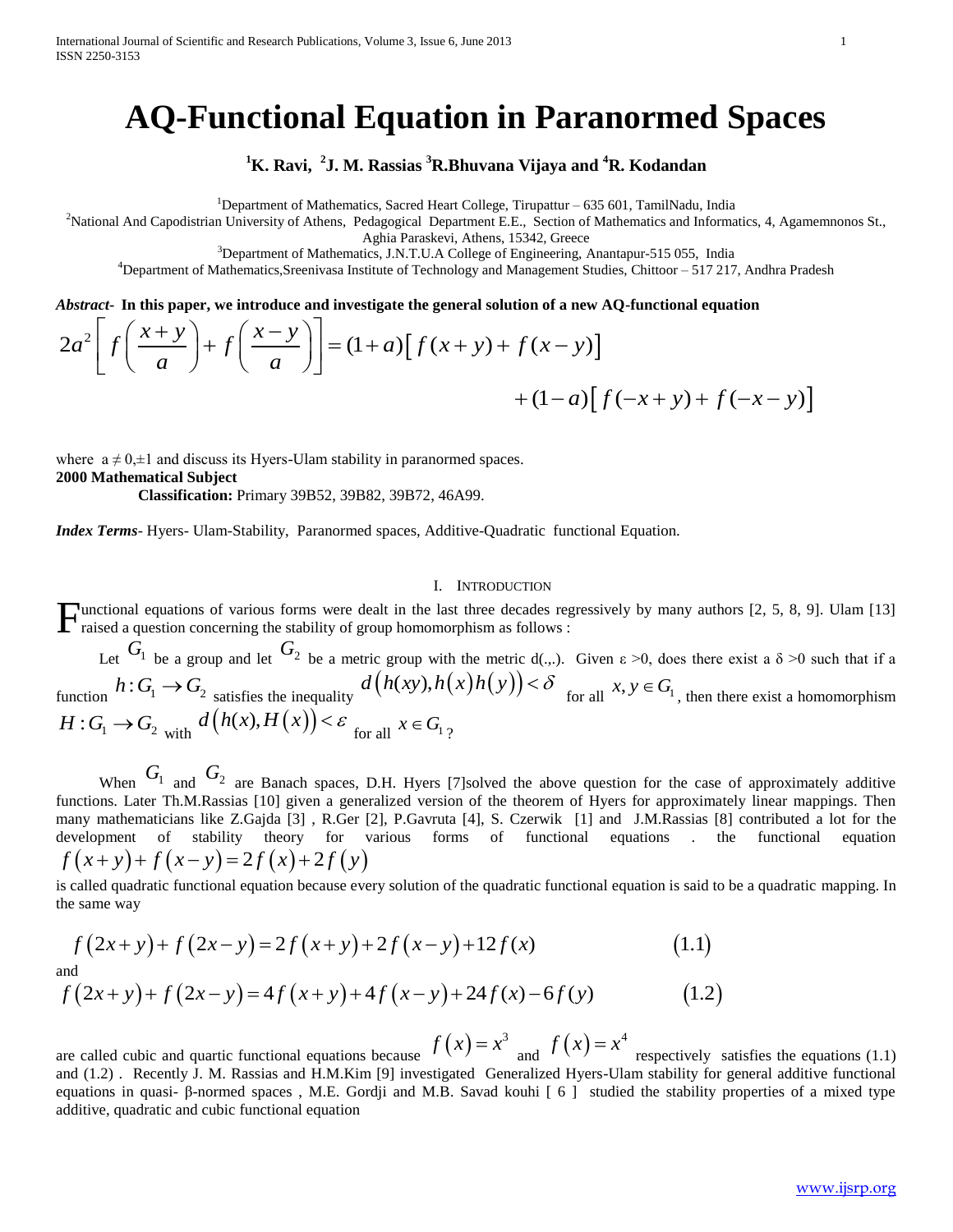International Journal of Scientific and Research Publications, Volume 3, Issue 6, June 2013 2 ISSN 2250-3153

tional Journal of Scientific and Research Publications, Volume 3, Issue 6, June 2013  
\n
$$
f(x+3y) + f(x-3y) = 9f(x+y) + 9f(x-y) - 16f(x)
$$
\n(1.3)

in random normed spaces. Very recently , C.Park and J.R.Lee [11] proved some results on the Hyers-Ulam stability of an additivequadratic-cubic-quatraic functional equation

in random normed spaces. Very recently, C.Park and J.R. Lee [11] proved some results on the Hvers-I  
quadratic-cubic-quadratic functional equation  

$$
f(x+2y)+f(x-2y)=4f(x+y)+4f(x-y)-6f(x)+f(2y) +f(-2y)-4f(y)-4f(-y)
$$
(1.4)

in paranormed spaces.

 In this paper, authors are interested in finding the solutions and some results on Hyers-Ulam stability of a new Additive-Quadratic functional equation

in parameter space. In this paper, authors are interested in finding the solutions and some results on Hyers-Ulam stability of a new Additive Quadratic functional equation\n
$$
2a^2 \left[ f\left(\frac{x+y}{a}\right) + f\left(\frac{x-y}{a}\right) \right] = (1+a) \left[ f(x+y) + f(x-y) \right] + (1-a) \left[ f(-x+y) + f(-x-y) \right]
$$

where  $a \neq 0, \pm 1$ , in paranormed spaces. We consider some basic concepts concerning Frechet spaces and paranormed spaces.

#### **Definition 1.1 [13]**

Let X be a vector space. A Paranorm  $P: X \to [0, \infty)$  is a function on X such that (i)  $P(0)=0$ (ii)  $P(-x) = P(x)$ (iii)  $P(x+y) \le P(x) + P(y)$  (Triangle inequality) (iv) If  $\{t_n\}$  is a sequence of scalars with  $t_n \to t$  and  $\{t_n\} \subset X$  with

$$
P(x_n - x) \to 0
$$
, then 
$$
P(t_n x_n - tx) \to 0
$$
 (continuity of multiplication).

The pair  $(X, P)$  is called a Paranormed space if P is a paranorm on X. The paranorm is called total if, in addition, we have (v)  $P(x)=0 \Rightarrow x=0$ 

A Frechet space is a total and complete paranormed space.

In this paper, we first discuss the solution of a new additive and quadratic functional equation :

(v) 
$$
P(x) = 0 \Rightarrow x = 0
$$
  
\nA Frechet space is a total and complete parameter, and quadratic functional equation  
\n
$$
2a^2 \left[ f\left(\frac{x+y}{a}\right) + f\left(\frac{x-y}{a}\right) \right] = (1+a) \left[ f(x+y) + f(x-y) \right]
$$
\n
$$
+ (1-a) \left[ f(-x+y) + f(-x-y) \right]
$$

(1.5)

with  $a \neq 0,\pm 1$ , then we investigated the Hyers-Ulam Stability of (1.5) in paranormed spaces

## II. SOLUTION OF THE EQUATION (1.5)

In this Section, let  $E_1$  and  $E_2$  denote real vectors spaces, we will prove the following two Lemmas, which will be useful to prove our main theorems.

**Lemma 2.1**

If 
$$
f: E_1 \to E_2
$$
 is an even function, satisfies equation (1.5) for all  $x, y \in E_1$ . Then  $f$  is quadratic.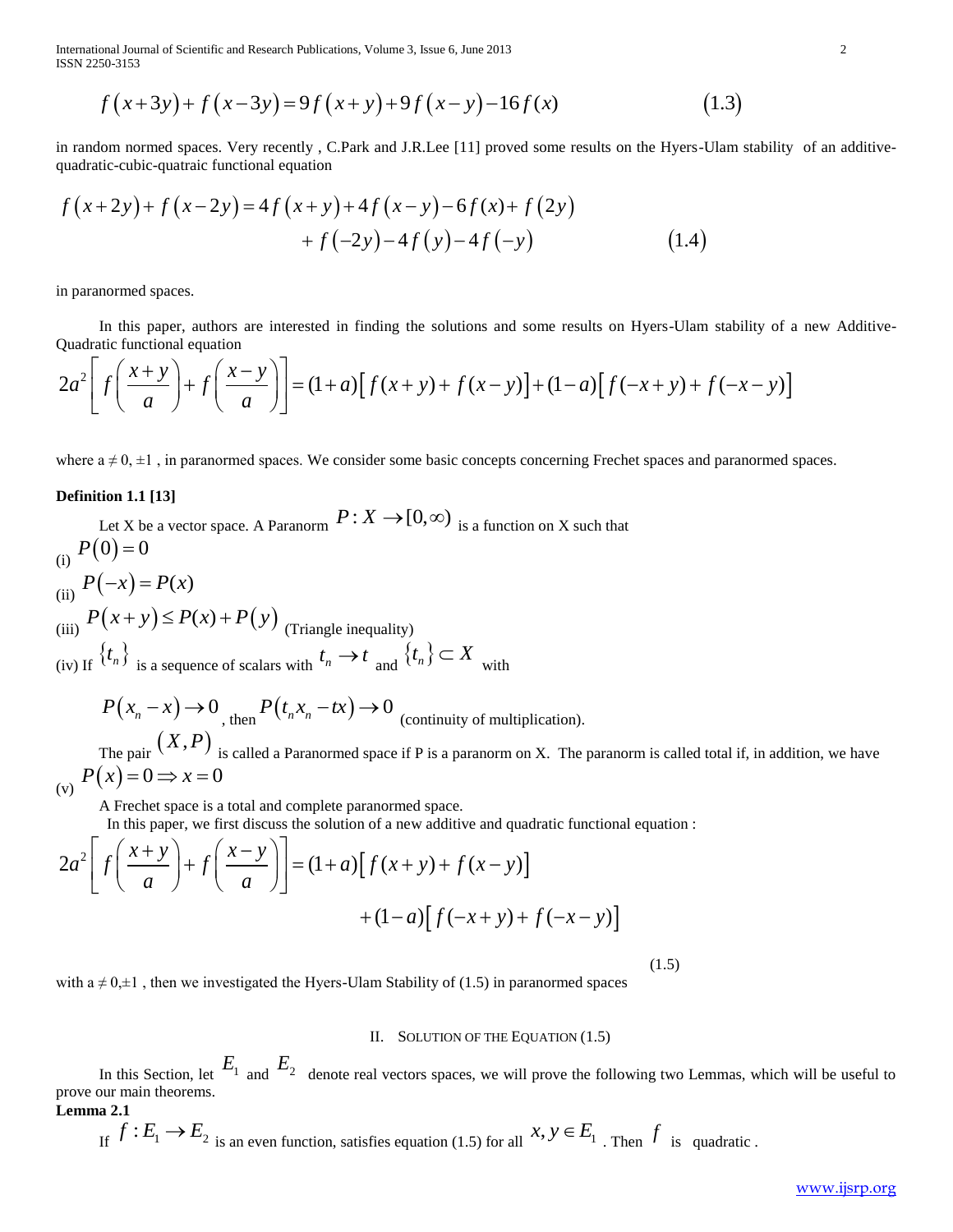International Journal of Scientific and Research Publications, Volume 3, Issue 6, June 2013 3 ISSN 2250-3153

**Proof**

Replacing 
$$
(x, y)
$$
 by  $(0, 0)$  in (1.5), we obtain  
\n $f(0) = 0,$   $\forall x \in E_1.$  (2.1)  
\n $f(-x) = f(x)$   $x \in E$ 

The function 
$$
f
$$
 is even and therefore  $f(-x) = f(x)$  for all  $x \in E_1$ .  
Equation (1.5) becomes,  

$$
a^2 \left[ f\left(\frac{x+y}{a}\right) + f\left(\frac{x-y}{a}\right) \right] = f(x+y) + f(x-y), \quad \forall x, y \in E_1
$$
(2.2)

Replacing  $(x, y)$  by  $(z, z)$  in (2.2), we arrive that

$$
a^2 f\left(\frac{2z}{a}\right) = f(2z), \qquad \forall z \in E_1
$$
\n(2.3)

 Replacing *z* by 2 *y* in (2.3), we arrive that

Replacing 2 by 
$$
\frac{y}{2}
$$
 in (2.3), we arrive that  
\n
$$
a^{2} f\left(\frac{y}{a}\right) = f(y), \qquad \forall y \in E_{1}
$$
\n(2.4)

Again, replacing  $\mathcal{Y}_{\text{by}}$  *ax* in (2.4), we obtain

gain, replacing 
$$
y
$$
 by  $ax$  in (2.4), we obtain  
\n $f(ax) = a^2 f(x), \quad \forall x \in E_1$  (2.5)

Therefore  $f: E_1 \to E_2$  is quadratic.

# **Lemma 2.2**

If  $f: E_1 \to E_2$  be an odd function, satisfies equation (1.5) for all  $x, y \in E_1$ . Then f is additive.

# **Proof**

The function  $f$  is odd and therefore  $f(-x) = -f(x)$  for all  $x, y \in E_1$ , Equation (1.5) becomes,  $(x+y)+f(x-y), \t\forall x, y \in E_1$  (2.6) Proof<br>
The function  $f$  is odd and therefore  $f(-x) = -f(x)$  for all  $x, y \in E_1$ , Equation (1.5) becomes,<br>  $a\left[f\left(\frac{x+y}{a}\right) + f\left(\frac{x-y}{a}\right)\right] = f(x+y) + f(x-y)$ ,  $\forall x, y \in E_1$  (2.6) function  $\frac{f}{a}$  is od<br>  $\frac{f}{a} + y$  +  $f\left(\frac{x-a}{a}\right)$ If  $\int$   $\int$  be an odd function, satisfies<br>
bof<br>
The function  $f$  is odd and therefore  $f(-x)$ <br>  $\int f\left(\frac{x+y}{a}\right) + f\left(\frac{x-y}{a}\right) = f(x+y) + f(x+y)$ poof<br>
The function  $f$  is odd and therefore  $f(-x) = -f(x)$  for all  $x, y \in E_1$ , Equation (1.5) bec<br>  $\left[ f\left(\frac{x+y}{a}\right) + f\left(\frac{x-y}{a}\right) \right] = f(x+y) + f(x-y)$ ,  $\forall x, y \in E_1$ The function  $f$  is odd and therefore  $f(-x)$ <br>  $\left[ f\left(\frac{x+y}{a}\right) + f\left(\frac{x-y}{a}\right) \right] = f(x+y) + f$ 

Replacing 
$$
(x, y)
$$
 by  $(z, z)$  in (2.6), using equation (2.1) we arrive that  
\n
$$
af\left(\frac{2z}{a}\right) = f(2z), \qquad \forall z \in E_1
$$
\n
$$
\frac{y}{2}
$$
\n(2.7)

Replacing  $\overline{z}$  by  $\overline{2}$  in (2.7), we arrive that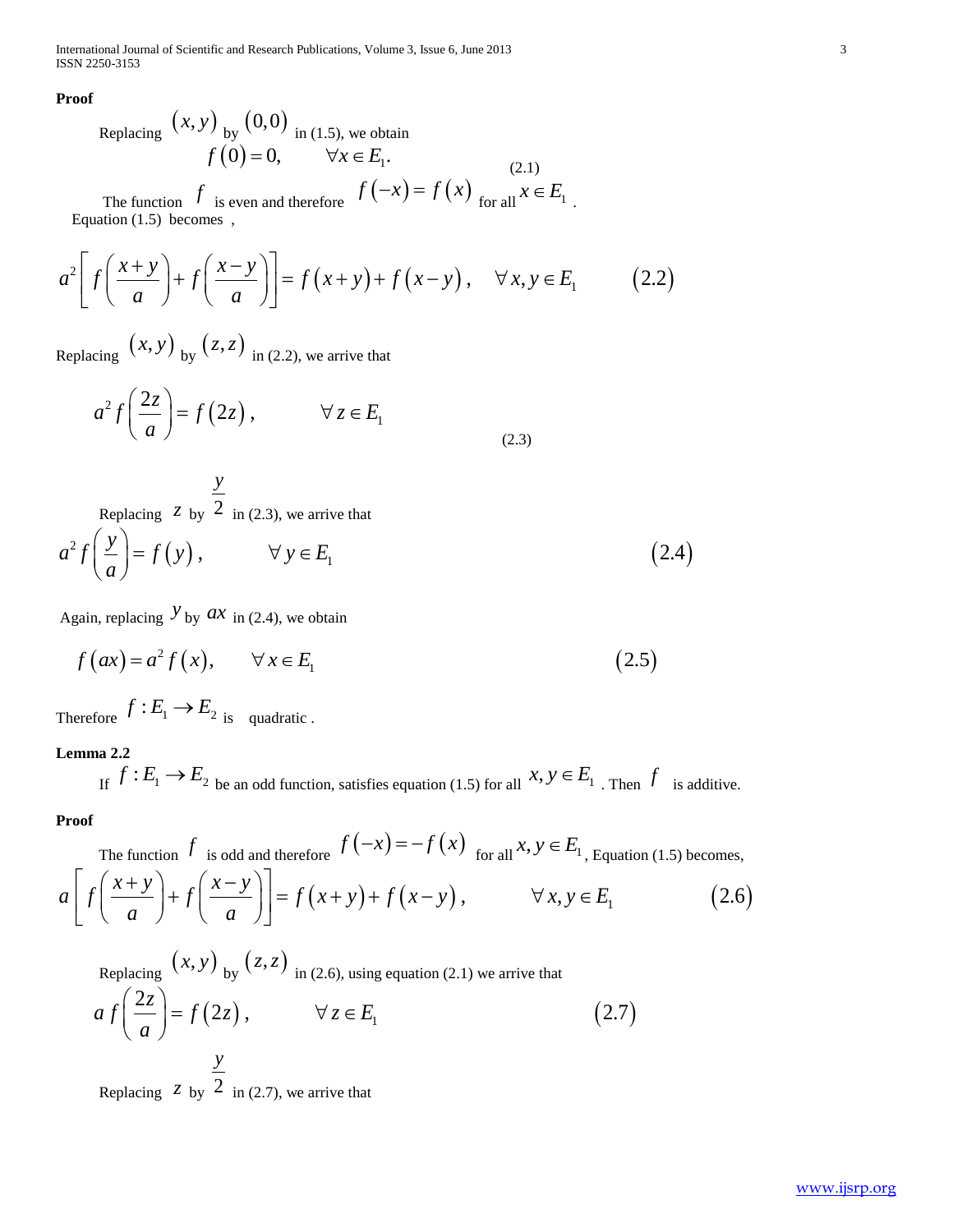International Journal of Scientific and Research Publications, Volume 3, Issue 6, June 2013 4 ISSN 2250-3153

Research Publications, Volume 3, Issue 6, June 2013  
\n
$$
af\left(\frac{y}{a}\right) = f(y), \qquad \forall y \in E_1
$$
\n(2.8)

Again, replacing  $y_{\text{by}}$  *ax* in (2.8), we obtain

Again, replacing 
$$
y
$$
 by  $ax$  in (2.8), we obtain  
\n
$$
f(ax) = af(x), \qquad \forall x \in E_1
$$
\nTherefore  $f: E_1 \rightarrow E_2$  is additive. (2.9)

## **Theorem 2.3**

A function  $f: E_1 \to E_2$  satisfies equation (1.5) for all  $x, y \in E_1$ , if and only if there exists a symmetric bi-additive function  $B: E_1 \times E_1 \to E_2$  and an additive function  $A: E_1 \to E_2$  such that  $f(x) = B(x,x) + A(x),$   $\forall x \in E_1$  $E_1 \rightarrow E_2$  satisfies equation (1.5) for all  $x, y \in E_1$ , if and only<br>  $E_1 \rightarrow E_2$  and an additive function<br>  $f(x) = B(x, x) + A(x)$ ,  $\forall x \in E_1$ 

**Proof .** Suppose there exists a symmetric bi-additive function  $B: E_1 \times E_1 \to E_2$  and an additive function  $A: E_1 \to E_2$ such that there exists a symmetric bi-additive function  $B: E_1 \times E_1 \to E_2$ <br>  $f(x) = B(x, x) + A(x)$ ,  $\forall x \in E_1$ 

$$
f(x) = B(x, x) + A(x), \qquad \forall x \in E_1 \qquad (2.10)
$$

then using (2.10), we obtain

such that  
\n
$$
f(x) = B(x,x) + A(x), \qquad \forall x \in E_1
$$
\nthen using (2.10), we obtain  
\n
$$
f\left(\frac{x+y}{a}\right) = B\left(\frac{x+y}{a}, \frac{x-y}{a}\right) + A\left(\frac{x+y}{a}, \frac{x-y}{a}\right)
$$
\n(2.11)

$$
f\left(\frac{x+y}{a}\right) = B\left(\frac{x+y}{a}, \frac{x-y}{a}\right) + A\left(\frac{x+y}{a}, \frac{x-y}{a}\right)
$$
\n
$$
f\left(\frac{x-y}{a}\right) = B\left(\frac{x-y}{a}, \frac{x-y}{a}\right) + A\left(\frac{x-y}{a}, \frac{x-y}{a}\right)
$$
\n
$$
(2.12)
$$

$$
(a) \quad (a \quad a) \quad (a \quad a)
$$
\n
$$
\text{for all } x, y \in E_1 \text{. From (2.11) and (2.12), we obtain}
$$
\n
$$
a^2 \left[ f\left(\frac{x+y}{a}\right) + f\left(\frac{x-y}{a}\right) \right] = a^2 \left[ B\left(\frac{x+y}{a}, \frac{x+y}{a}\right) + A\left(\frac{x+y}{a}, \frac{x+y}{a}\right) \right]
$$
\n
$$
+ a^2 \left[ B\left(\frac{x-y}{a}, \frac{x-y}{a}\right) + A\left(\frac{x-y}{a}, \frac{x-y}{a}\right) \right] \tag{2.13}
$$

for all 
$$
x, y \in E_1
$$
. Using properties of symmetric bi-additive function in (2.13), we arrive  
\n
$$
2a^2 \left[ f\left(\frac{x+y}{a}\right) + f\left(\frac{x-y}{a}\right) \right] = (1+a) \left[ f(x+y) + f(x-y) \right]
$$
\n
$$
+ (1-a) \left[ f(-x+y) + f(-x-y) \right], \quad \forall x, y \in E_1.
$$

Hence the function satisfies (1.5 ).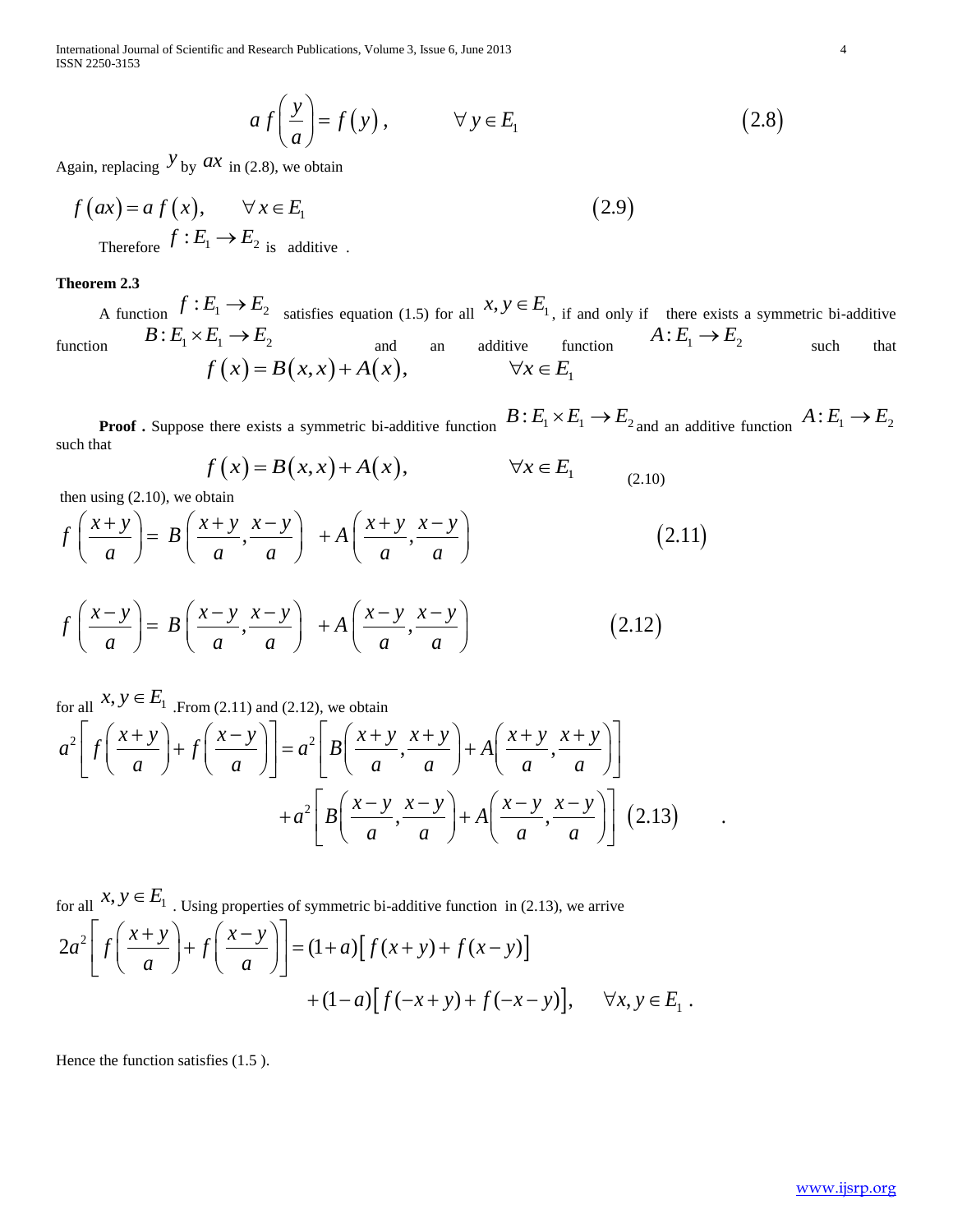$$
f_e(x) = \frac{f(x) + f(-x)}{2}
$$

Conversely, we decompose  $f$  into even part and the odd part by letting  $f(x) = \frac{f(x) - f(-x)}{2}$  $0(x) = \frac{2}{x}$ Conversely, we<br>  $f_0(x) = \frac{f(x) - f(-x)}{2}$ 

 $x \in E_1$ . Replacing x by -x ,y by -y in (1.5) and adding, subtracting the resultant

equation with (1.5), we find that  $f_e(x)$ ,  $f_o(x)$   $x, y \in E_1$  satisfies

(1.5). Hence by Lemma 2.1 and Lemma 2.2, we obtain that the functions  $f_e(x)$  and  $f_o(x)$  are quadratic and additive  $f_e(x) = B(x, x)$ 

respectively. It shows that there exists a symmetric bi-additive function  $B: E_1 \times E_1 \to E_2$  such that respectively. It shows that there exists a symmetric bi-additive function  $B: E_1 \times E_1 \to E_2$  such that additive function  $A: E_1 \to E_2$  such that  $A(x) = f_o(x)$  and  $f(x) = B(x, x) + A(x)$ ,  $\forall x \in E_1$ .

III. HYERS – ULAM STABILITY OF THE FUNCTIONAL EQUATION (1.5) AN ODD MAPPING CASE  
For a given mapping 
$$
\frac{f}{a}
$$
, we define  

$$
D f(x, y) = 2a^2 \left[ f\left(\frac{x+y}{a}\right) + f\left(\frac{x-y}{a}\right) \right] - (1+a) \left[ f(x+y) + f(x-y) \right]
$$

$$
-(1-a) \left[ f(-x+y) + f(-x-y) \right]
$$

In this Section and section (4), we assume that  $(E_1, P)$  is a Frechet space and  $(E_2, \|\cdot\|)$  is a Banach space.

# **Theorem 3.1**

Let *r* and  $\theta$  be positive real numbers with  $r > 1$ , and let  $f : E_2 \to E_1$  be an odd mapping such that on and section (4), we assume that  $(L_1, L_2)$  is a Frechet space and  $(L_2^2, ||\cdot||)$  is a<br> *P* be positive real numbers with  $r > 1$ , and let  $f : E_2 \to E_1$  be an odd mapping su<br>  $P[Df(x, y)] \leq \theta (||x||^r + ||y||^r)$  (3.1)  $P[Df(x, y)] \leq \theta \left( ||x||^r + ||y||^r \right)$ <br>  $y \in E_2$ . Then there exists a unique additive mapping  $A: E_2 \to E_1$  such<br>  $\left[ f(x) - A(x) \right] \leq \frac{\theta}{2^r} \left[ \frac{a^{r-1}}{a^r - a} \right] ||x||^r \quad \forall x \in E_2$ 

for all  $x, y \in E_2$ . Then there exists a unique additive mapping  $A: E_2 \to E_1$  such that

$$
P[Df(x, y)] \leq \theta \left( ||x||^r + ||y||^r \right)
$$
\n
$$
x, y \in E_2. \text{ Then there exists a unique additive mapping } A: E_2 \to E_1 \text{ such that}
$$
\n
$$
P[f(x) - A(x)] \leq \frac{\theta}{2^r} \left[ \frac{a^{r-1}}{a^r - a} \right] ||x||^r \quad \forall x \in E_2 \tag{3.2}
$$

**Proof** . Using oddness of  $f$  in (3.1), we obtain

$$
P[f(x) - A(x)] \le \frac{\theta}{2^r} \left[ \frac{a}{a^r - a} \right] ||x||^r \quad \forall x \in E_2
$$
\n(3.2)  
\nProof. Using oddness of  $f$  in (3.1), we obtain\n
$$
\left[ 2a^2 \left( f \left( \frac{x + y}{a} \right) + f \left( \frac{x - y}{a} \right) \right) - 2a \left( f (x + y) + f (x - y) \right) \right] \le \theta \left( ||x||^r + ||y||^r \right) \tag{3.3}
$$

$$
\left[2a^{2}\left(f\left(\frac{x+y}{a}\right)+f\left(\frac{x-y}{a}\right)\right)-2a\left(f(x+y)+f(x-y)\right)\right]\leq\theta\left(\left\|x\right\|^{r}+\left\|y\right\|^{r}\right) \qquad(3.3)
$$
\n
$$
\text{for all } x, y \in E_{2. \text{ Replace}}\left(x, y\right)_{\text{by}}(z, z)_{\text{ in (3.3), we obtain}}
$$
\n
$$
P\left[2a^{2}f\left(\frac{2z}{a}\right)-2af\left(2z\right)\right]\leq\theta 2\left\|z\right\|^{r} \quad \forall z \in E_{2} \qquad(3.4)
$$

Replace  $\frac{z}{y}$  by  $\frac{2}{y}$  in (3.4), we obtain

and

and an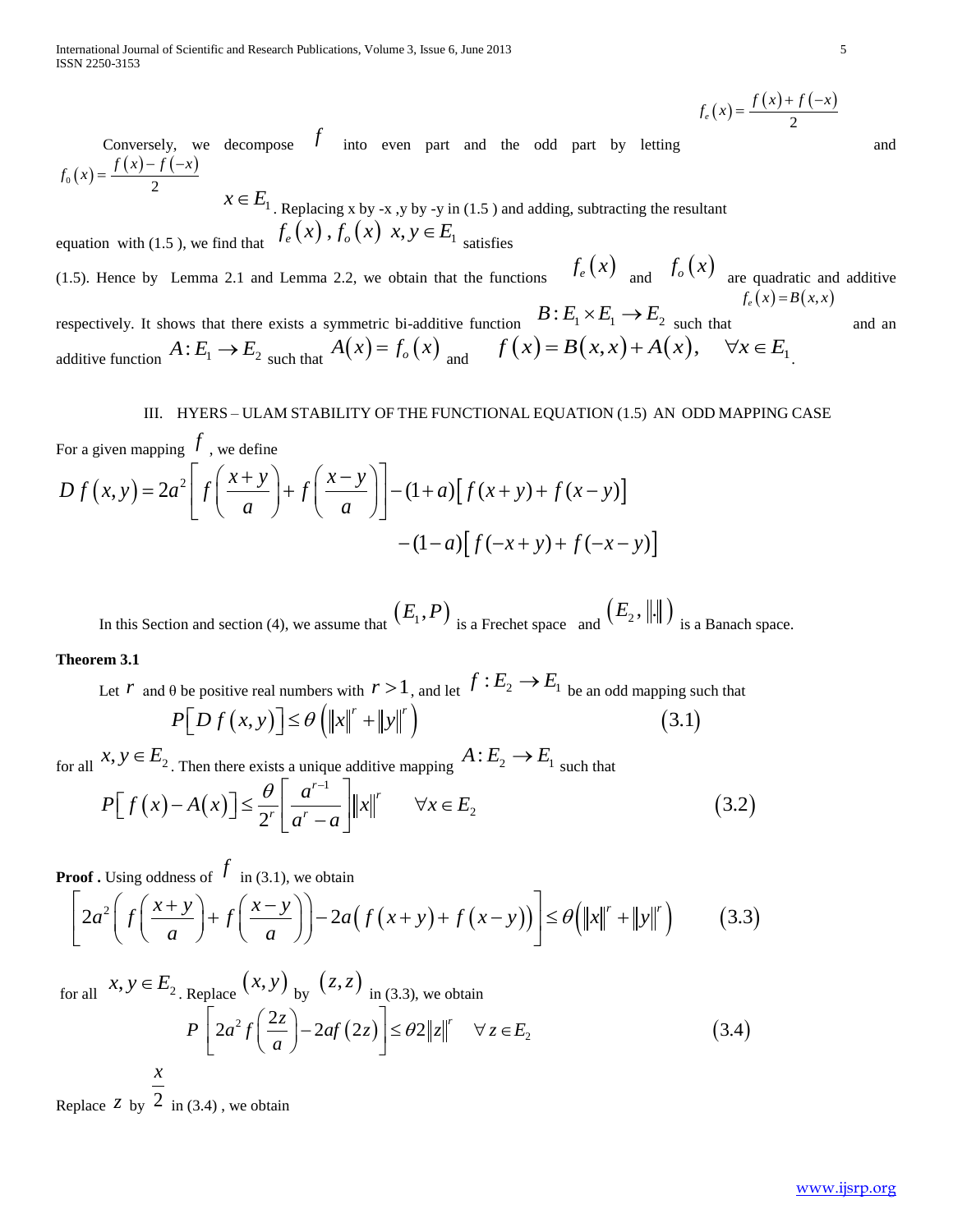International Journal of Scientific and Research Publications, Volume 3, Issue 6, June 2013 6 ISSN 2250-3153

Scientific and Research Publications, Volume 3, Issue 6, June 2013  
\n
$$
P\left[f\left(x\right) - af\left(\frac{x}{a}\right)\right] \le \frac{\theta}{a2^r} ||x||^r \qquad \forall x \in E_2 \tag{3.5}
$$

Hence

$$
P\left[f(x) - af\left(\frac{x}{a}\right)\right] \le \frac{U}{a2^r} \|x\|' \qquad \forall x \in E_2
$$
\n
$$
(3.5)
$$
\n
$$
P\left[a^u f\left(\frac{x}{a^u}\right) - a^v f\left(\frac{x}{a^v}\right)\right] \le \sum_{j=u}^{v-1} \frac{\theta a^{j-1}}{a^j 2^r} \|x\|', \quad \forall x \in E_2
$$
\n
$$
(3.6)
$$
\n
$$
\text{easure integers } u \text{ and } v \text{ with } v > u \text{ and all } x \in E_2 \text{ It follows from (3.6) that the sequence } \left\{a^k f\left(\frac{x}{a^k}\right)\right\}
$$

For all non negative integers  $u$  and  $v$  with  $v > u$  and all  $x \in E_2$ . It follows from (3.6) that the sequence

is a Cauchy sequence for all  $x \in E_2$ , since  $E_1$  is complete, the sequence  $A : E_2 \to E_1$  by<br>define the mapping  $A : E_2 \to E_1$  by  $A(x) = \lim_{k \to \infty} a^k f\left(\frac{x}{a^k}\right), \qquad \forall x \in E_2.$  $\binom{x}{x}$  $a^k f \Big| \frac{\lambda}{a^k}$  $\left\{ a^k f\left(\frac{x}{a^k}\right) \right\}$  converges for all  $x \in E_2$ . Now we define the mapping  $A: E_2 \to E_1$  by , since  $E_1$  is complete, the sequence  $(a^k)$ <br>y<br>=  $\lim_{k \to \infty} a^k f\left(\frac{x}{a^k}\right)$ ,  $\forall x \in E_2$ .

$$
A(x) = \lim_{k \to \infty} a^k f\left(\frac{x}{a^k}\right), \qquad \forall x \in E_2.
$$

by  $(3.1)$ , we get

$$
A: E_2 \to E_1
$$
  
\n
$$
A(x) = \lim_{k \to \infty} a^k f\left(\frac{x}{a^k}\right), \qquad \forall x \in E_2.
$$
  
\n
$$
P[DA(x, y)] = \lim_{k \to \infty} P\left[a^k Df\left(\frac{x}{a^k}, \frac{y}{a^k}\right)\right]
$$
  
\n
$$
\leq \lim_{k \to \infty} \frac{\theta}{a^{k(r+1)}} \left(\|x\|^r + \|y\|^r\right) = 0, \qquad \forall x, y \in E_2.
$$

 $\mathcal{L}_{\text{S}^{\text{O}}}$   $DA(x, y) = 0$   $\mathcal{L}_{\text{S}^{\text{S}}}$   $f: E_2 \to E_1$  is odd  $\mathcal{L}_{\text{S}^{\text{S}}}$   $A: E_2 \to E_1$  is additive. Moreover, letting  $u = 0$  and passing the limit  $v \to \infty$  in (3.6), we arrive (3.2). So there exists an additive mapping  $A: E_2 \to E_1$ satisfing (3.2).Now, let

$$
P\left[f(x)-af\left(\frac{x}{a}\right)\right] \leq \frac{y}{a^2}||x|| \qquad \forall x \in E_2
$$
\n(3.5)  
\n
$$
P\left[a^nf\left(\frac{x}{a^r}\right)-a^rf\left(\frac{x}{a^r}\right)\right] \leq \sum_{j=1}^{1/2} \frac{\partial a^{j+1}}{a^2}||x||, \quad \forall x \in E_2
$$
\n(3.6)  
\nnon negative integers *u* and *v* with  $v > u$  and all  $x \in E_2$ . It follows from (3.6) that the sequence  $\left\{a^kf\left(\frac{x}{a^k}\right)\right\}$   
\nquence for all  $x \in E_2$ , since *E\_1* is complete, the sequence  $\left\{a^kf\left(\frac{x}{a^k}\right)\right\}$  converges for all  $x \in E_2$ . Now we  
\nping  $A: E_2 \to E_1$  by  
\n
$$
A(x) = \lim_{k \to \infty} a^kf\left(\frac{x}{a^k}\right), \qquad \forall x \in E_2.
$$
\n
$$
P\left[D A(x, y)\right] = \lim_{k \to \infty} P\left[a^kf D\left(\frac{x}{a^k}, \frac{y}{a^k}\right)\right]
$$
\n
$$
\leq \lim_{k \to \infty} \frac{\theta}{a^{k(r+1)}} \left(\|x\|^{r} + \|y\|^{r}\right) = 0, \qquad \forall x, y \in E_2.
$$
\n
$$
A(x, y) = 0 \qquad \text{Since } f: E_2 \to E_1 \text{ is odd, } A: E_2 \to E_1 \text{ is odd, so the mapping  $A: E_2 \to E_1$  is additive mapping  
\nand  $u = 0$  and passing the limit  $v \to \infty$  in (3.6), we arrive (3.2). So there exists an additive mapping  $A: E_2 \to E_1$   
\nNow, let  $A^T: E_2 \to E_1$  be another additive mapping satisfying (3.2). Then we have  
\n
$$
P\left[A(x) - A^r(x)\right] = P\left[a^A \left(\frac{x}{a^r}\right) - a^r A\left(\frac{x}{a^r}\right)\right]
$$
\n
$$
\leq P\left
$$
$$

for all  $x \in E_2$ . So we can conclude that  $A(x) = A'(x)$  $A(x) = A'(x)$ ,  $\forall x \in E_2$ . This proves the uniqueness of  $A$ . Thus the mapping  $A: E_2 \longrightarrow E_1$  is a unique additive mapping satisfying (3.2).

# **Corollary 3.2**

Let *r* and  $\theta$  be positive real numbers with  $r \ge 1$ , and let  $f : E_2 \to E_1$  be an odd mapping such that

*k x*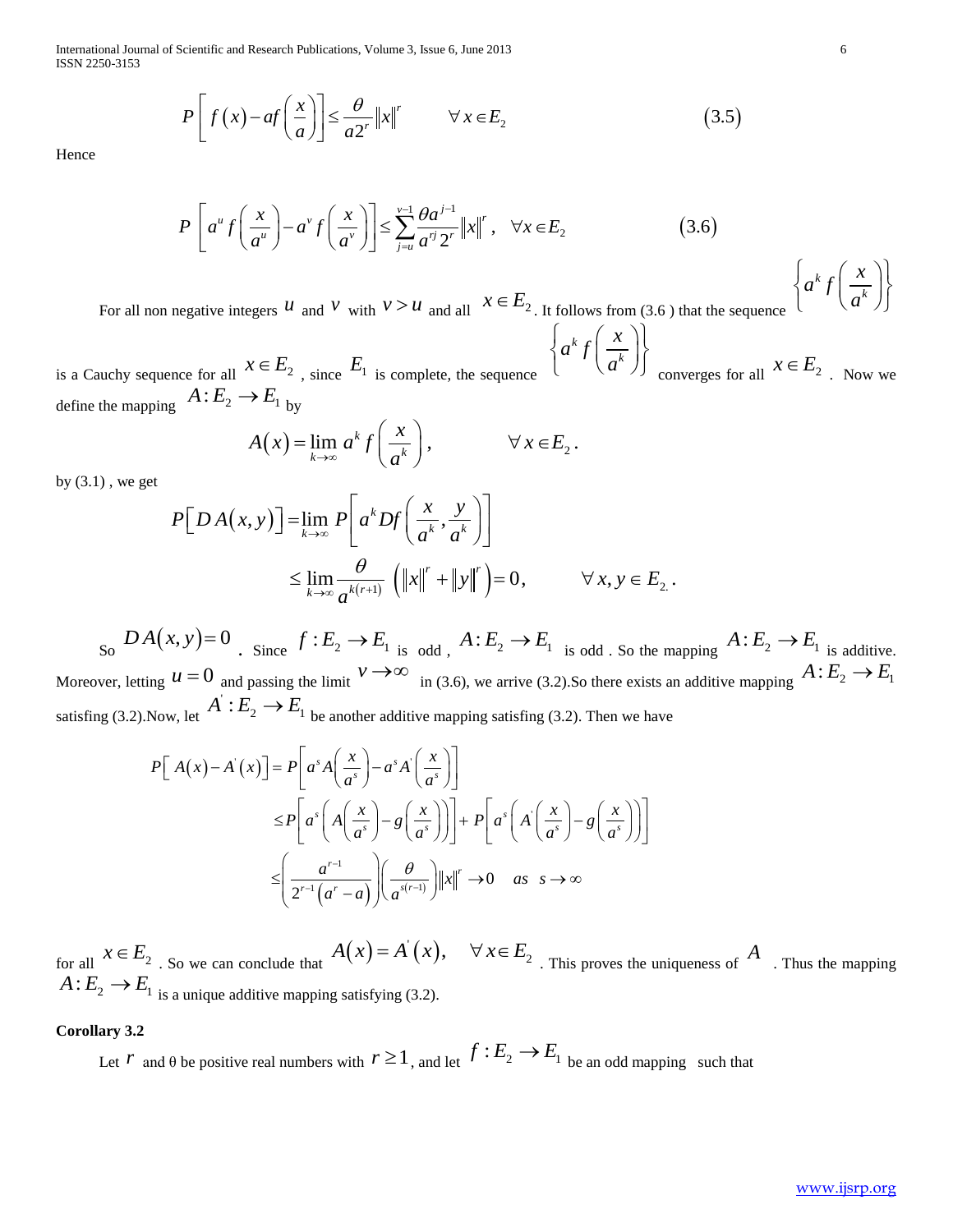International Journal of Scientific and Research Publications, Volume 3, Issue 6, June 2013<br> **ISSN** 2250-3153<br>  $\left[\theta(\|x\|^r \|y\|^r)\right]$ ISSN 2250-3153

International Journal of Scientific and Research Publications, Volume 3, Issue 6, June 2013

\nISSN 2250-3153

\n
$$
P[D f(x, y)] \leq \begin{cases} \n\theta \left( \|x\|^{r} \|y\|^{r} \right), \\ \n\theta \left( \|x\|^{2r} + \|y\|^{2r} + \|x\|^{r} \|y\|^{r} \right), \n\end{cases}
$$
\nfor all  $x, y \in E_2$ . Then there exists a unique additive mappings  $A : E_2 \to E_1$  satisfying

$$
\begin{aligned}\n\mathcal{L} \left[ \left( \left\| x \right\|^{2r} + \left\| y \right\|^{2r} + \left\| x \right\|^{r} \left\| y \right\|^{r} \right), \\
x, y \in E_2 \text{ . Then there exists a unique additive mapping} \\
P \left[ f(x) - A(x) \right] &\leq \begin{cases} \lambda_1 \left\| x \right\|^{2r}, \\ 3\lambda_1 \left\| x \right\|^{2r}, \end{cases} \\
\lambda_1 &= \frac{\theta a^{2r-1}}{2^{2r+1} \left( a^{2r} - a \right)} \text{ , for all } x \in E_2\n\end{aligned}
$$

where

# **Theorem 3.3**

Let *r* be positive real numbers with  $r < 1$ , and let  $f : E_1 \rightarrow E_2$  be an odd mapping such that 2  $(a - a)$ , for all  $x \in E_2$ .<br> **rem 3.3**<br>
Let  $r$  be positive real numbers with  $r < 1$ , and let  $f : E_1 \to E_2$  be an odd mapping such that<br>  $Df(x, y) \le P(x)^r + P(y)^r \quad \forall x, y \in E_1.$  (3.7)

Then there exists a unique additive mapping  $A: E_1 \rightarrow E_2$  such that

$$
Df(x, y) \| \le P(x)^r + P(y)^r \quad \forall x, y \in E_1.
$$
\n
$$
\text{Then there exists a unique additive mapping } A: E_1 \to E_2 \text{ such that}
$$
\n
$$
\|f(x) - A(x)\| \le \frac{1}{a - a^r} \left(\frac{a}{2}\right)^r P(x)^r, \quad \forall x \in E_1.
$$
\n
$$
(3.8)
$$

$$
P[Df(x, y)] \leq \begin{cases} \n\theta \left( ||x||^{2r} + ||y||^{2r} + ||x||^{r}||y|| \right) \n\end{cases}
$$
\nfor all  $x, y \in E_2$ . Then there exists a unique additive mapping  $A : E_2 \rightarrow E_1$  satisfying\n
$$
P\left[ f(x) - A(x) \right] \leq \begin{cases} \lambda, ||x||^{2r}, \\ 3, 4, ||x||^{2r}, \end{cases}
$$
\n
$$
\lambda_1 = \frac{\theta a^{2r-1}}{2^{2r-1}(a^{2r} - a)}, \text{ for all } x \in E_2
$$
\n**Theorem 3.3**\nLet  $r$  be positive real numbers with  $r < 1$ , and let  $f : E_1 \rightarrow E_2$  be an odd mapping such that\n
$$
||Df(x, y)|| \leq P(x) + P(y) \quad \forall x, y \in E_1. \tag{3.7}
$$
\nThen there exists a unique additive mapping  $A : E_1 \rightarrow E_2$  such that\n
$$
||f(x) - A(x)|| \leq \frac{1}{a-a} \left( \frac{a}{2} \right)^{2} P(x)^{r}, \quad \forall x \in E_1. \tag{3.8}
$$
\n**Proof.** Using oddness of  $f$  in (3.7), we obtain\n
$$
||2a^2 \left( f \left( \frac{x+y}{a} \right) + f \left( \frac{x-y}{a} \right) \right) - 2a \left( f(x+y) + f(x-y) \right) ||
$$
\n
$$
\leq P(x)^{r} + P(y)^{r}, \quad \forall x, y \in E_1 \tag{3.9}
$$
\nReplace  $(x, y)$  by  $(z, z)$  in (3.9), we obtain\n
$$
||2a^2 f \left( \frac{2z}{a} \right) - 2a f(zz) || \leq 2P(z)^{r}, \quad \forall z \in E_1 \tag{3.10}
$$
\nReplace  $z$  by  $\frac{2}{a}$  in (3.10), we obtain\n
$$
||f(x) - \frac{1}{a} f(ax) ||_{\infty} \leq \frac{1}{a^2 x} P(x)^{r} \quad \forall x \in E_1 \tag{3.11}
$$
\nAgain, replacing  $y$  by ax in (3.11), we obtain\n

$$
\| \quad \langle \quad \langle a \quad \rangle \quad \langle a \quad \rangle \rangle \le P(x)^{r} + P(y)^{r}, \quad \forall x, y \in E_1 \quad (3.9)
$$
\n
$$
\le P(x)^{r} + P(y)^{r}, \quad \forall x, y \in E_1 \quad (3.9)
$$
\n
$$
\|2a^2 f\left(\frac{2z}{a}\right) - 2af(2z)\| \le 2P(z)^{r}, \quad \forall z \in E_1 \quad (3.10)
$$

Replace *z* by 2 in (3.10) , we obtain

$$
\|2a^2 f\left(\frac{1}{a}\right) - 2af (2z)\| \le 2P(z) , \quad \forall z \in E_1
$$
\n(3.1)

\nin (3.10), we obtain

\n
$$
\|af\left(\frac{y}{a}\right) - f(y)\| \le \frac{1}{a2^r} P(y)^r , \quad \forall y \in E_1
$$
\ny by ax in (3.11), we obtain

\n
$$
\|f(x) - \frac{1}{a} f(ax)\| \le \frac{a^r 1}{a^2 2^r} P(x)^r \quad \forall x \in E_1
$$
\n(3.12)

Again, replacing  $\overline{y}_{\text{by}}$  *ax* in (3.11), we obtain

$$
\left\|f\left(x\right) - \frac{1}{a} f\left(ax\right)\right\| \leq \frac{a^r 1}{a^2 2^r} P\left(x\right)^r \qquad \forall x \in E_1 \tag{3.12}
$$

$$
\left\| f(x) - \frac{1}{a} f(ax) \right\| \le \frac{a}{a^2 2^r} P(x)^r \qquad \forall x \in E_1
$$
  

$$
\left\| \frac{1}{a^u} f(a^u x) - \frac{1}{a^v} f(a^v x) \right\| \le \sum_{j=u}^{v-1} \frac{a^{r(j+1)}}{a^{j+2} 2^r} \|x\|^r, \quad \forall x \in E_1
$$
 (3.13)

Hence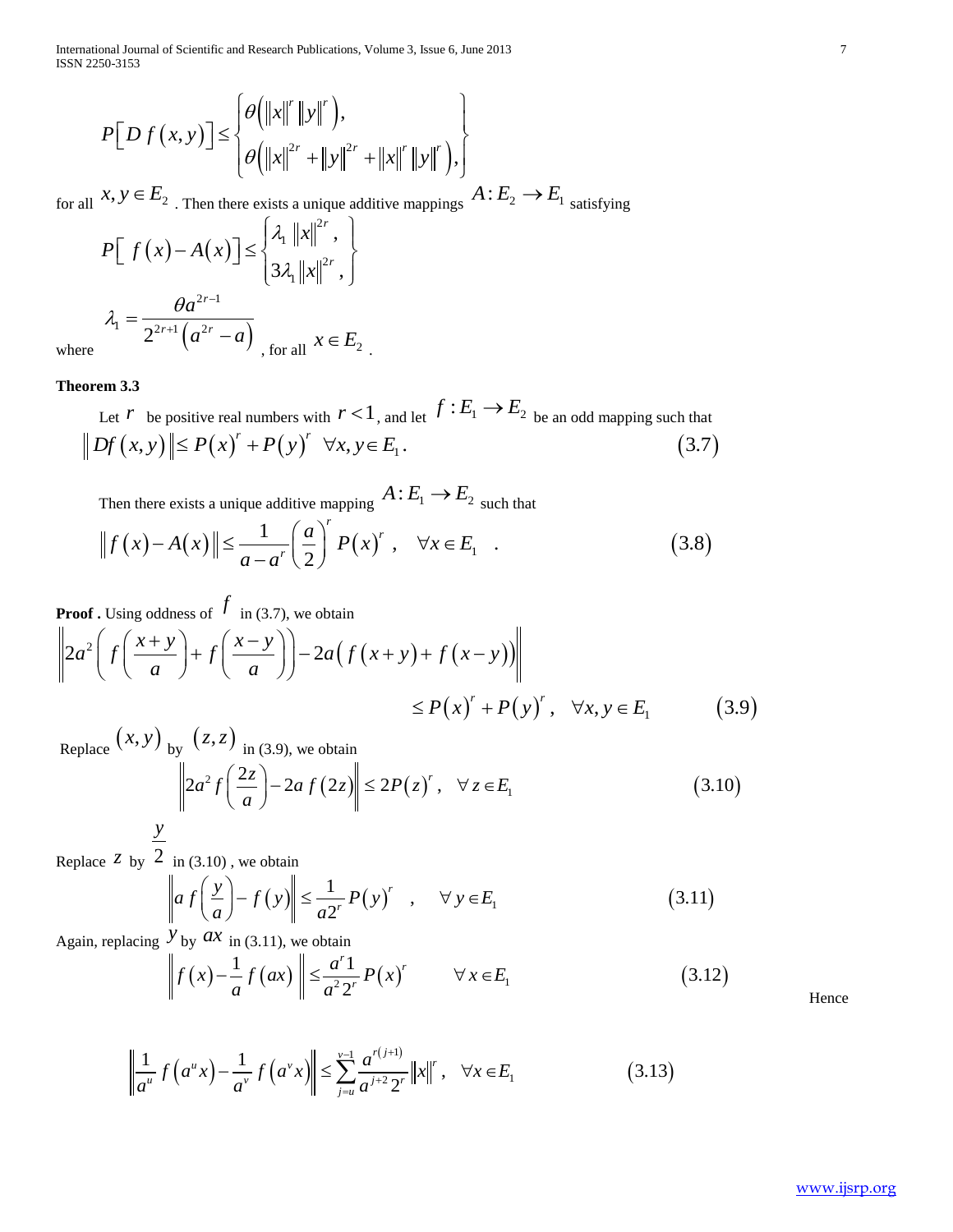For all non negative integers  $u$  and  $v$  with  $v > u$  and all  $x \in E_1$ . It follows from (3.12) that the sequence  $(a^k x)$  $1 \int f(x) dx$  $\int\limits_{k} f\left(a^{k}x\right)$  $\left\{\frac{1}{a^k}f\left(a^kx\right)\right\}$ is a Cauchy sequence for all  $x \in E_1$ , since  $E_2$  is complete, the sequence<br>define the mapping  $A: E_1 \to E_2$  by<br> $A(x) = \lim_{k \to \infty} \frac{1}{a^k} f(a^k x)$ ,  $\forall x \in E_1$ .  $(a^k x)$  $1 \int f(x) dx$  $\int\limits_{k} f\left(a^{k}x\right)$  $\left\{\frac{1}{a^k} f\left(a^k x\right)\right\}$  converges for all

$$
A(x) = \lim_{k \to \infty} \frac{1}{a^k} f(a^k x), \qquad \forall x \in E_1.
$$
  

$$
\mathcal{E} = \lim_{k \to \infty} \left\| \frac{1}{a^k} D f(a^k x, a^k y) \right\|
$$

by  $(3.7)$ , we get

$$
x \in E_1
$$
. Now we define the mapping  $A: E_1 \to E_2$  by  
\n
$$
A(x) = \lim_{k \to \infty} \frac{1}{a^k} f(a^k x), \qquad \forall x \in E_1.
$$
  
\nby (3.7), we get  
\n
$$
||DA(x, y)|| = \lim_{k \to \infty} \left\| \frac{1}{a^k} D f(a^k x, a^k y) \right\|
$$
  
\n
$$
\leq \lim_{k \to \infty} \frac{1}{a^{k(1-r)}} \left( P(x)^r + P(y)^r \right) = 0, \qquad \forall x, y \in E_1.
$$

 $\mathcal{L}_{\text{S}^{\text{O}}}$   $DA(x, y) = 0$   $\mathcal{L}_{\text{S}^{\text{S}}}$   $f: E_1 \to E_2$  is odd  $\mathcal{L}_{\text{S}^{\text{S}}}$   $A: E_1 \to E_2$  is odd . So the mapping  $A: E_1 \to E_2$  is additive. Moreover, letting  $u = 0$  and passing the limit  $v \rightarrow \infty$  in (3.12), we arrive (3.8).So there exists an additive mapping  $A: E_1 \rightarrow E_2$  satisfing (3.8). Now, let J and passing the limit in (3.12), we arrive (3.8).So there exists an a<br>
(3.8). Now, let  $A^{\dagger} : E_1 \to E_2$  be another additive mapping satisfing (3.8). Then we have<br>  $\|f(x)\| = \left\| \frac{1}{a^s} A(a^s x) - \frac{1}{a^s} A^{\dagger} (a^s x) \right\|$ 

2 satisfying (3.8). Now, let 
$$
A' : E_1 \to E_2
$$
 be another additive mapping satisfying (3.8).  
\n
$$
||A(x) - A'(x)|| = \left\| \frac{1}{a^s} A(a^s x) - \frac{1}{a^s} A'(a^s x) \right\|
$$
\n
$$
\leq \left\| \frac{1}{a^s} (A(a^s x) - g(a^s x)) \right\| + \left\| \frac{1}{a^s} (A'(a^s x) - g(a^s x)) \right\|
$$
\n
$$
\leq \left( \frac{a^r}{2^{r-1} (a^{s(1-r)-r} (a - a^r))} \right) P(x)^r \to 0 \quad \text{as} \quad s \to \infty
$$

for all  $x \in E_1$ . So we can conclude that  $A(x) = A'(x)$  $A(x) = A'(x)$ ,  $\forall x \in E_1$ . This proves the uniqueness of  $\overline{A}$ . Thus the mapping  $A: E_1 \longrightarrow E_2$  is a unique additive mapping satisfying (3.8).

#### **Corollary 3.4**

Corollary 3.4  
\nLet *r* be positive real numbers with\n
$$
\|D f(x, y)\| \leq \begin{cases}\nP(x)^{r} P(y)^{r}, \\
P(x)^{2r} + P(y)^{2r} + P(x)^{r} P(y)^{r},\n\end{cases}
$$
\nfor all  $x, y \in E_1$ . Then there exists a unique additive mappings\n
$$
A: E_1 \to E_2
$$
\nsatisfying\n
$$
\|f(x) - A(x)\| \leq \begin{cases}\n\lambda_2 P(x)^{2r}, \\
3\lambda_2 P(x)^{2r},\n\end{cases}
$$
\n
$$
\lambda_2 = \frac{1}{2^{2r+1} (a - a^{2r})} \quad x \in E_1
$$

where

 $a^2 = \frac{2^{2r+1}(a-a^{2r})}{2^{2r+1}(a-a^{2r})}$ 

-

, for all  $x \in E_1$ .

for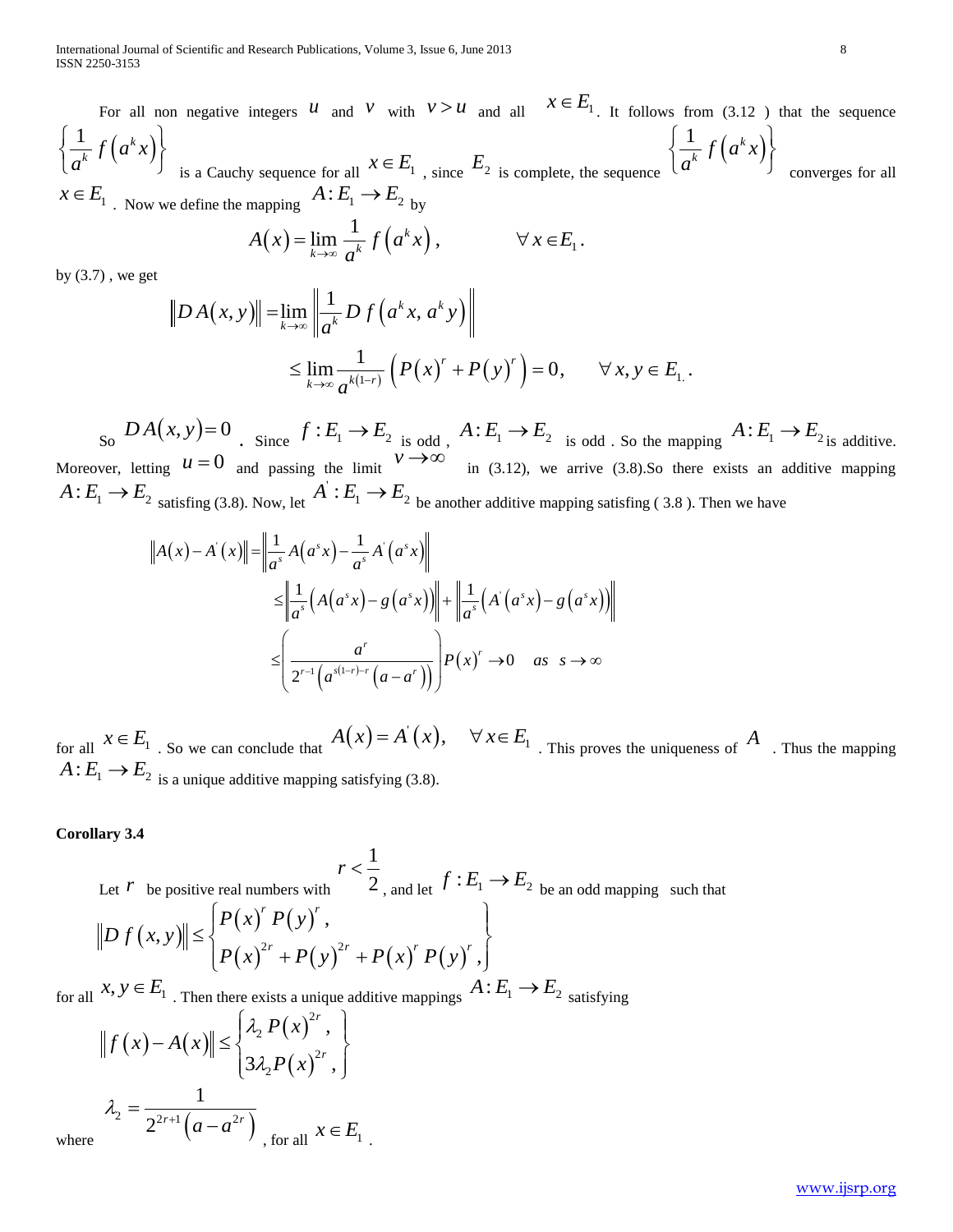International Journal of Scientific and Research Publications, Volume 3, Issue 6, June 2013 9 ISSN 2250-3153

IV. HYERS – ULAM STABILITY OF THE FUNCTIONAL EQUATION (1.5) AN EVEN MAPPING CASE

 In this Section, we prove Hyers-Ulam Stability of the functional equation  $Df(x, y) = 0$  in paranormed spaces : an even mapping

## **Theorem 4.1**

Let *r* and  $\theta$  be positive real numbers with  $r > 2$ , and let  $f : E_2 \to E_1$  be an even mapping satisfying (3.1). Then there exists a unique Quadratic mapping  $Q: E_2 \to E_1$  such that **Let** *f* and  $\theta$  be positive real numbers with  $r > 2$ , and let  $\theta$ <br> *x* unique Quadratic mapping  $Q: E_2 \rightarrow E_1$  such that<br>  $P[f(x)-Q(x)] \leq \frac{\theta}{2^r} \left[ \frac{a^r}{a^r - a^2} \right] ||x||^r$ ,  $\forall x \in E$ **4.1**<br>  $r$  and  $\theta$  be positive real numbers with  $r > 2$ , and let  $f : E_2 \to E_1$  be<br>
nique Quadratic mapping  $Q: E_2 \to E_1$  such that<br>  $\left[ f(x) - Q(x) \right] \le \frac{\theta}{2^r} \left[ \frac{a^r}{a^r - a^2} \right] ||x||^r$ ,  $\forall x \in E_2$ 

Let *r* and 
$$
\theta
$$
 be positive real numbers with  $r > 2$ , and let  $f$   
unique Quadratic mapping  $Q: E_2 \to E_1$  such that  

$$
P[f(x) - Q(x)] \leq \frac{\theta}{2^r} \left[ \frac{a^r}{a^r - a^2} \right] ||x||^r , \quad \forall x \in E_2
$$

**Proof .** Using evenness of  $f$  in (3.1), we obtain

$$
P[f(x) - Q(x)] \leq \frac{\theta}{2^{r}} \left[ \frac{a^{r}}{a^{r} - a^{2}} \right] ||x||^{r} , \quad \forall x \in E_{2}
$$
  
\n**Proof.** Using evenness of  $f$  in (3.1), we obtain  
\n
$$
P\left[ 2a^{2} \left( f\left(\frac{x+y}{a}\right) + f\left(\frac{x-y}{a}\right) \right) - 2\left( f(x+y) + f(x-y) \right) \right] \leq \theta \left( ||x||^{r} + ||y||^{r} \right) \qquad (4.1)
$$
  
\nfor all  $x, y \in E_{2}$ . Replace  $(x, y)$  by  $(z, z)$  in (4.1), we obtain  
\n
$$
P\left[ 2a^{2} f\left(\frac{2z}{a}\right) - 2f(2z) \right] \leq \theta 2 ||z||^{r}, \quad \forall z \in E_{2}
$$
\n
$$
x \qquad (4.2)
$$

Replace *z* by 2 in (4.2) , we obtain

$$
P\left[2a^{2}f\left(\frac{1}{a}\right)-2f(2z)\right] \leq \theta 2\|z\|, \quad \forall z \in E_{2}
$$
\n(4.2), we obtain

\n
$$
P\left[f(x)-a^{2}f\left(\frac{x}{a}\right)\right] \leq \frac{\theta}{2^{r}}\|x\|^{r}, \quad \forall x \in E_{2}
$$
\nis similar to the proof of theorem 3.1

The rest of the proof is similar to the proof of theorem 3.1

# **Corollary 4.2**

Let *r* and  $\theta$  be positive real numbers with  $r > 1$ , and let  $f : E_2 \to E_1$  be an even mapping such that  $x^r \parallel y \parallel^r$ 

t of the proof is similar to the proof of theorem 3.1  
\n
$$
\text{arg } 4.2
$$
\nLet  $r$  and  $\theta$  be positive real numbers with  $r > 1$ , and let  $f : E_2 \to E_1$  be a  
\n
$$
P[D f(x, y)] \le \begin{cases} \theta \left( ||x||^r ||y||^r \right), \\ \theta \left( ||x||^{2r} + ||y||^{2r} + ||x||^r ||y||^r \right), \end{cases}
$$
\n $x, y \in E_2 \to \infty$ 

$$
\left[\theta\left(\|x\|^{2r} + \|y\|^{2r} + \|x\|^{r}\|y\|^{r}\right),\right]
$$
\nfor all  $x, y \in E_2$ . Then there exists a unique quadratic mappings  $Q: E_2 \to E_1$  satisfying

\n
$$
P\left[f\left(x\right) - A\left(x\right)\right] \leq \begin{cases} \lambda_3 & \text{if } |x|^{2r}, \\ 3\lambda_3 & \text{if } |x|^{2r}, \end{cases}
$$
\n
$$
\lambda_3 = \frac{\theta a^{2r}}{2^{2r+1} \left(a^{2r} - a^2\right)} \text{ for all } x \in E_2
$$
\nwhere

where

# **Theorem 4.3**

Let *r* be positive real numbers with  $r < 2$ , and let  $f : E_1 \to E_2$  be an even mapping satisfying (3.7) Then there exists a unique quadratic mapping  $Q: E_1 \to E_2$  such that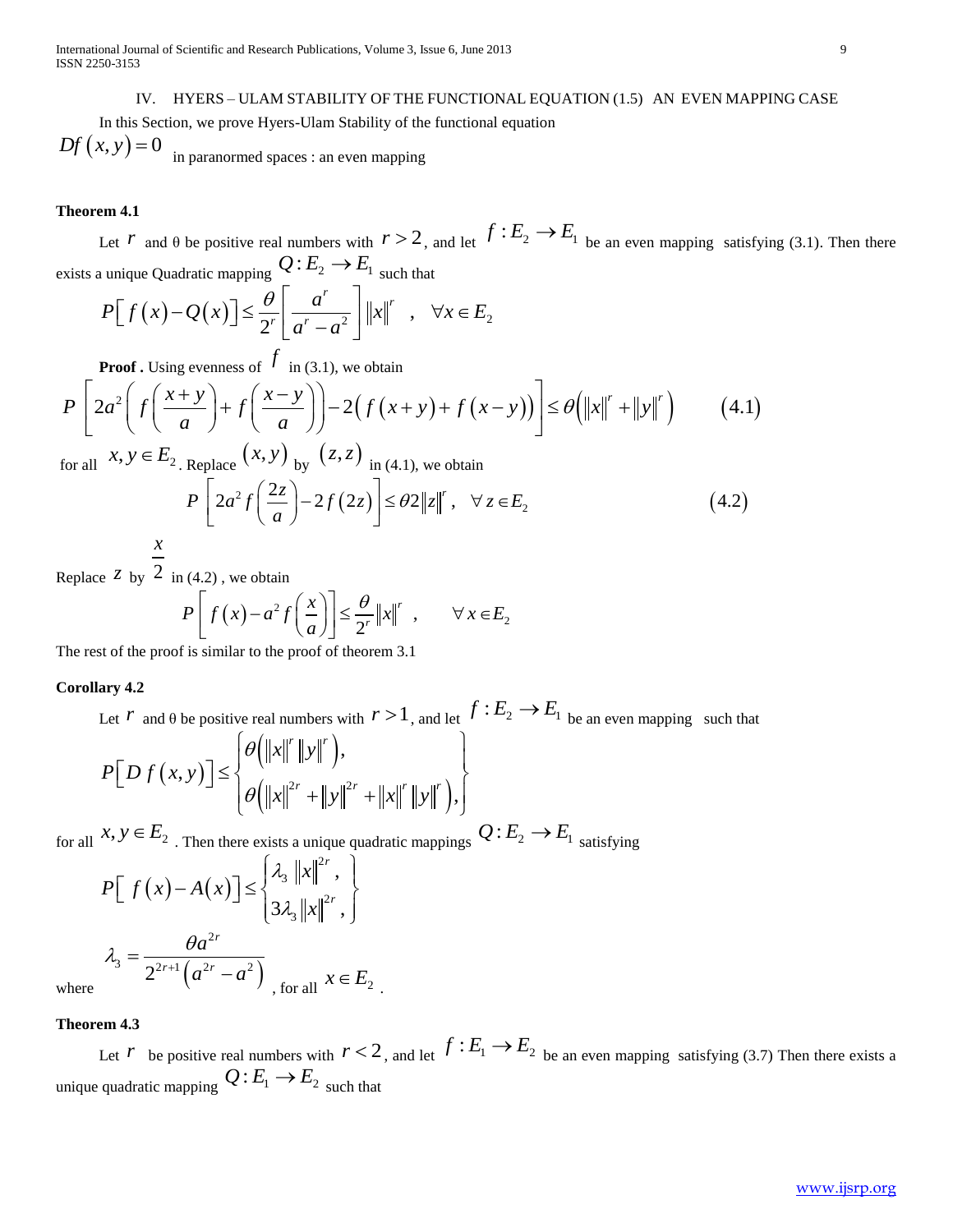International Journal of Scientific and Research Publications, Volume 3, Issue 6, June 2013 10 ISSN 2250-3153

onal Journal of Scientific and Research Publications, Volume 3, Issue 6, June 2013  
\n
$$
||f(x) - Q(x)|| \le \frac{1}{a^2 - a'} \left(\frac{a}{2}\right)^r P(x)^r, \quad \forall x \in E_1
$$

**Proof .** Using evenness of  $f$  in (3.7), we obtain

$$
||f(x) - Q(x)|| \le \frac{1}{a^2 - a^r} \left(\frac{a}{2}\right) P(x)^r, \quad \forall x \in E_1
$$
  
\n**Proof.** Using evenness of  $f$  in (3.7), we obtain\n
$$
\left\| 2a^2 \left( f\left(\frac{x+y}{a}\right) + f\left(\frac{x-y}{a}\right) \right) - 2\left( f(x+y) + f(x-y) \right) \right\|
$$
\n
$$
\le P(x)^r + P(y)^r, \quad \forall x, y \in E_1 \tag{4.3}
$$
\n
$$
(x, y) = (z, z)
$$

Replace  $(x, y)$  by  $(z, z)$  in (4.3), we obtain

$$
\begin{aligned}\n &\text{(z,z)}\\
 &\text{(z,z)}\\
 &\text{(a,3), we obtain} \\
 &\text{(a,3), we obtain} \\
 &\text{(a,4,4)}\\
 &\text{(a,4,5)}\\
 &\text{(b,4,6)}\\
 &\text{(c,5,6)}\\
 &\text{(d,4,6)}\\
 &\text{(d,4,6)}\\
 &\text{(d,4,6)}\\
 &\text{(d,4,6)}\\
 &\text{(d,4,6)}\\
 &\text{(d,4,6)}\\
 &\text{(d,4,6)}\\
 &\text{(d,4,6)}\\
 &\text{(d,4,6)}\\
 &\text{(d,4,6)}\\
 &\text{(d,4,6)}\\
 &\text{(d,4,6)}\\
 &\text{(d,4,6)}\\
 &\text{(d,4,6)}\\
 &\text{(d,4,6)}\\
 &\text{(d,4,6)}\\
 &\text{(d,4,6)}\\
 &\text{(d,4,6)}\\
 &\text{(d,4,6)}\\
 &\text{(d,4,6)}\\
 &\text{(d,4,6)}\\
 &\text{(d,4,6)}\\
 &\text{(d,4,6)}\\
 &\text{(d,4,6)}\\
 &\text{(d,4,6)}\\
 &\text{(d,4,6)}\\
 &\text{(d,4,6)}\\
 &\text{(d,4,6)}\\
 &\text{(d,4,6)}\\
 &\text{(d,4,6)}\\
 &\text{(d,4,6)}\\
 &\text{(d,4,6)}\\
 &\text{(d,4,6)}\\
 &\text{(d,4,6)}\\
 &\text{(d,4,6)}\\
 &\text{(d,4,6)}\\
 &\text{(d,4,6)}\\
 &\text{(d,4,6)}\\
 &\text{(d,4,6)}\\
 &\text{(d,4,6)}\\
 &\text{(d,4,6)}\\
 &\text{(d,4,6)}\\
 &\text{(d,4,6)}\\
 &\text{(d,4,6)}\\
 &\text{(d,4,6)}\\
 &\text{(d,4,6)}\\
 &\text{(d,4,6)}\\
 &\text{(d,4,6)}\\
 &\text{(d,4,6)}\\
 &\text{(d,4,6)}\\
 &\text{(d
$$

*y*

Replace  $z$  by  $2$ in (4.4), we obtain

$$
\|2a^2 f\left(\frac{1}{a}\right) - 2f(2z) \| \le 2P(z) \quad \forall z \in E_1
$$
\n
$$
\frac{y}{\left\|a^2 f\left(\frac{y}{a}\right) - f(y)\right\| \le \frac{1}{2^r} P(y)^r \quad \forall y \in E_1
$$
\n
$$
\text{Again, replacing } \frac{y}{\left\|f(x) - \frac{1}{a^2} f(ax)\right\| \le \frac{1}{a^{2-r} 2^r} P(x)^r \quad \forall x \in E_1
$$
\n
$$
\text{(4.5)}
$$

$$
\|a^{-}f\left(\frac{1}{a}\right) - f(y)\| \leq \frac{1}{2^{r}} P(y) \qquad \forall y \in E_1
$$
  

$$
y_{\text{by}} ax_{\text{in (4.5), we obtain}}
$$
  

$$
\left\|f(x) - \frac{1}{a^2} f(ax)\right\| \leq \frac{1}{a^{2-r}2^r} P(x)^r \qquad \forall x \in E_1
$$

The rest of the proof is similar to the proof of theorem 3.2

#### **Corollary 4.4**

(x)  $-Q(x) || \leq \frac{1}{a^2 - a^2} (\frac{y}{2}) P(x)$ ,  $\forall x \in E_1$ .<br>
The presentence of  $\vec{J}$  in (x), we obtain<br>  $\left[ 2r^2 \int_{0}^{x} f(x) dx \right] = 2 \left( f(x + y) + f(x - y) \right)$ <br>  $\leq P(x') + P(y)'$ ,  $\forall x, y \in E_1$  (4.3)<br>  $\therefore$   $\sum_{y_1} \left( \frac{2x}{a} \right) - 2f(2x) \right] < 2P$ Let *r* be positive real numbers with  $r < 1$ , and let  $f : E_1 \to E_2$  be an even mapping such that  $(x, y)$  $(x)' P(y)'$ I numbers with  $\ell > 1$ , and let  $\ell$ <br>  $(x)^r P(y)^r$ ,<br>  $(x)^{2r} + P(y)^{2r} + P(x)^r P(y)^r$ , .<br>, , mbers with  $\int_{r}^{r} P(y)$ <sup>r</sup> thers with  $P = r^r$ , and let  $P = P(y)^r$ ,<br> $P = P(y)^{2r} + P(x)^r P(y)^r$ *P P*  $(P(x)^r P(y)$ *x* **4.4**<br>*ct*  $r$  *be p*<br>*D f (x, y* real numbers with  $r < 1$ , and let  $f : P(x)^r P(y)^r$ ,<br> $P(x)^{2r} + P(y)^{2r} + P(x)^r P(y)^r$ s similar to the proof of theorem 3.2<br>tive real numbers with  $r < 1$ , and let  $f : E_1 \to E_2$  be an even ma<br> $\leq \begin{cases} P(x)^r P(y)^r, \\ P(x)^{2r} + P(y)^{2r} + P(x)^r P(y)^r, \end{cases}$ e real numbers with  $r < 1$ , and let  $f : E_1 \to E_2$  be an even map  $\begin{Bmatrix} P(x)' & P(y)' \end{Bmatrix}$ ,<br> $\begin{Bmatrix} P(x)^{r} + P(y)^{2r} + P(x)^{r} P(y)^{r} \end{Bmatrix}$ ,

for all  $x, y \in E_1$ . Then there exists a unique quadratic mappings  $Q: E_1 \to E_2$  satisfying  $\frac{p}{x}$ <br>*P*  $(x)$ 

$$
[P(x) + P(y) + P(x) P(x)]
$$
  
all  $x, y \in E_1$ . Then there exists a unique quadratic map  

$$
||f(x) - Q(x)|| \le \begin{cases} \lambda_4 P(x)^{2r}, \\ 3\lambda_4 P(x)^{2r}, \end{cases}
$$

$$
\lambda_4 = \frac{a^{2r}}{2^{2r+1}(a^2 - a^{2r})}, \text{ for all } x \in E_1
$$

where

#### **Theorem 4.5**

Let *r* be positive real numbers with  $r > 2$ , and let  $f : E_2 \to E_1$  be a mapping satisfying (3.1). Then there exists a unique additive mapping  $A: E_2 \to E_1$  and quadratic mapping  $Q: E_2 \to E_1$  such that let  $f: E_2 \to 2$ <br>  $\frac{1}{2} Q: E_2 \to 2$ <br>  $\frac{1}{2} \left( \frac{1}{2} + \frac{1}{2} \right)$ 

Let 
$$
r
$$
 be positive real numbers with  $r > 2$ , and let  $f: E_2 \to E_1$  be a mapping satisfying (3.1). The mapping  $A: E_2 \to E_1$  and quadratic mapping  $Q: E_2 \to E_1$  such that

\n $P[f(x) - A(x) - Q(x)] \leq \theta \left( \frac{a}{2} \right)^r \left[ \frac{1}{a(a^r - 1)} + \frac{1}{a^r - a^2} \right] \|x\| \quad \forall x \in E_2$ .